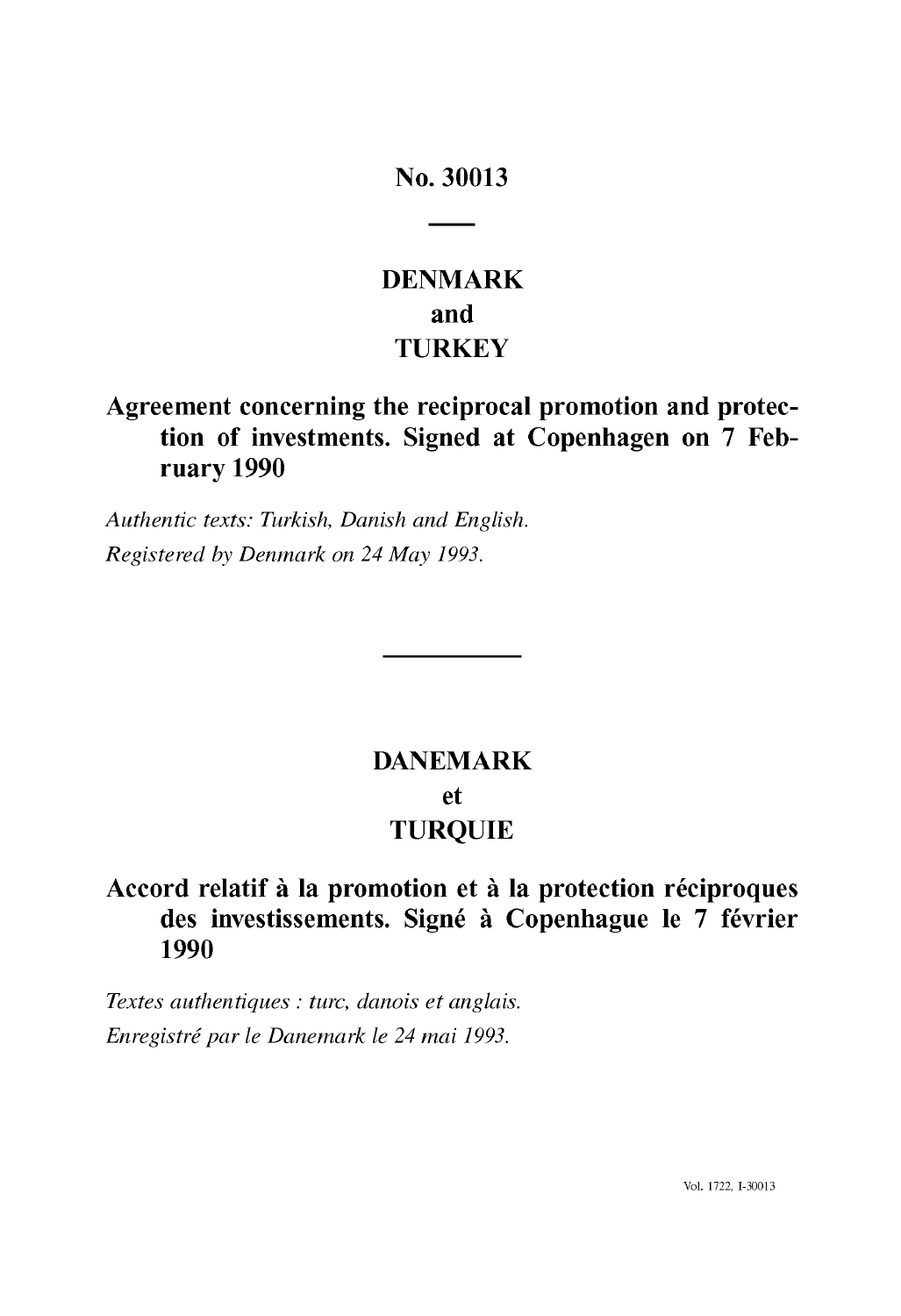### AGREEMENTI BETWEEN THE REPUBLIC OF TURKEY AND THE KINGDOM OF DENMARK CONCERNING THE RECIPROCAL PROMOTION AND PROTECTION OF INVESTMENTS

#### *Preamble*

The Republic of Turkey and the Kingdom of Denmark, each a Contracting Party;

DESIRING to create favourable conditions for investments in both states and to intensify the co-operation between private enterprises in both states with a view to stimulating the productive use of resources,

RECOGNIZING that a fair and equitable treatment of investments on a reciprocal basis will serve this aim,

HAVE AGREED as follows:

#### Article I

#### *Definitions*

For the purpose of this Agreement,

- (I) (a): The term "investment" means every kind of asset and in particular, but not exclusively:
	- (i) stocks or any other form of participation in companies,
	- (ii) returns reinvested, claims to money or other rights having a financial value to an investment,
	- (iii) movable and immovable property, as well as any other rights as mortgages, liens, pledges and any other similar rights as defined in conformity with the law of the Contracting Party in the territory where the property is situated,
	- (iv) industrial and intellectual property rights, patents, industrial designs, trademarks, goodwill, know-how and any other similar rights,
	- (v) business concessions conferred by law or by contract, including

the concessions related to natural resources.

(b): The said term shall refer:

to all direct investments made in accordance with the laws and regulations in the territory of the Contracting Party where the investments are made.

The term "investments" covers all investments made in the territory of a Contracting Party by investors of the other Contracting Party before or after the entry into force of this Agreement.

(2). The term "returns" means the amounts yielded by an investment and in particular though not exclusively, includes profit, interest, capital gains, dividends, royalties or fees.

(3) The term "investor" means:

- (a): physical persons deriving their status as nationals of either Contracting Party according to its applicable law,
- (b): corporations, firms or business associations incorporated or constituted under the law in force in any part of either of the Contracting Parties,

(4) The term "territory" also includes the maritime areas adjacent to the coast of the State concerned, to the extent to which that State may exercise sovereign rights or jurisdiction in those areas according to international law.

The present Agreement shall not apply to the Faroe Islands and Greenland.

#### Article 2

#### *Promotion of Investment*

Each Contracting Party shall admit the investment by investors of the other Contracting Party in accordance with its legislation and administrative practice, and promote such investments as far as possible.

<sup>&</sup>lt;sup>1</sup> Came into force on 1 August 1992, i.e., the first day of the second month following the date on which the Contracting Parties had informed each other (on 24 and 25 June 1992) of the completion of the required constitutional procedures, in accordance with article 11 (1).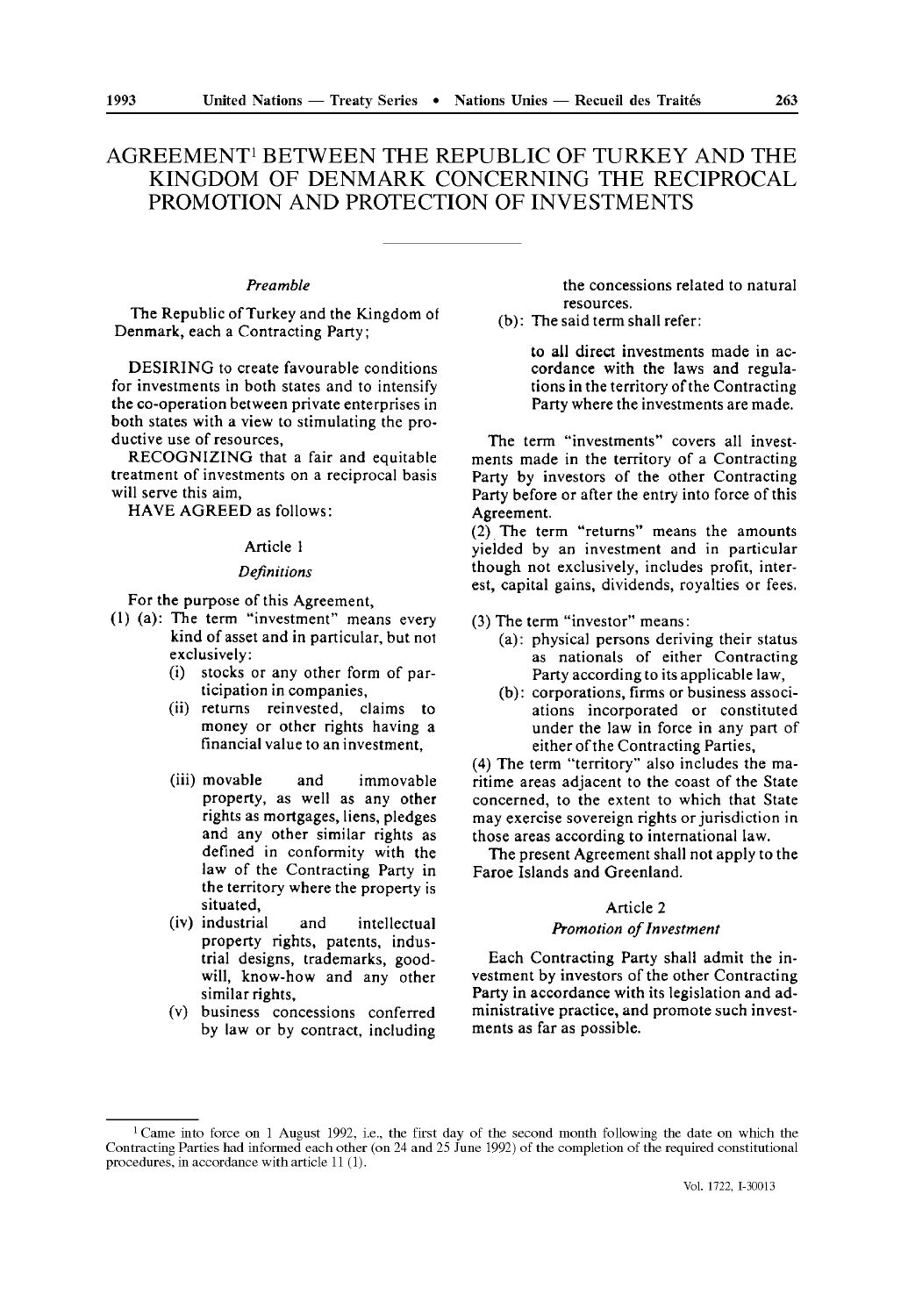#### Article 3

#### *Protection* 0/ *Investment*

(1) Investments of investors of either Contracting Party shall at all times be accorded fair and equitable treatment and shall enjoy full protection and security in the territory of the other Contracting Party. Neither Contracting Party shall in any way impair by unreasonable or discriminatory measures the management, maintenance, use, enjoyment or disposal of investments in its territory of investors of the other Contracting Party. Each Contracting Party shall observe any obligation it may have entered into with regard to investments of investors of the other Contracting Party.

(2) Neither Contracting Party shall in its territory subject investments made by investors of the other Contracting Party and activities of investors of the other Contracting Party concerning an investment and in particular its management, maintenance, use, enjoyment or disposal of such investments to treatment less favourable than that which it accords to its own investors or to investors of any third State, whichever of these treatments is the more favourable from the point of view of the investor.

(3) The provisions of this Article shall have no effect in relation to international agreements entered into by either of the Contracting Parties:

- (a) relating to any existing or future customs union, regional economic organisations or similar international agreements,
- (b) relating wholly, or mainly to taxation.

#### Article 4

#### *Expropriation and Compensation*

Investments of investors of either Contracting Party shall not be nationalised, expropriated or subjected to measures having effect equivalent to nationalisation or expropriation (hereinafter referred to as "expropriation") in the territory of the other Contracting Party except for a public purpose related to the needs of the expropriating Contracting Party, under due process of law, on non-discriminatory basis and against prompt, adequate and effective compensation. Such compensation shall amount to the genuine market value of the investment expropriated at the time the expropriation became public knowledge, or expropriatory action was taken, shall be made without

delay, shall include interest until the date of payment, be effectively realisable and be freely transferable. The investor concerned shall have a right to prompt review by the appropriate judicial or administrative authorities of the Contracting Party making the expropriation, for the legality of the measure taken and of the valuation in accordance with the principles set out in this paragraph.

#### Article 5

#### *Compensation/or Losses*

 $(1)$  Investor of one Contracting Party whose investments in the territory of the other Contracting Party suffer losses owing to war or other armed conflict, a state of national emergency, revolt, insurrection, riot or similar events in the territory of the latter Contracting Party, shall be accorded by the latter Contracting Party treatment, as regards any measure it adopts, no less favourable than that which the latter Contracting Party accords to its own investors or to investors of any third State (whichever of these standards is the more favourable from the point of view of the investor).

(2) Payments, if any, resulting from this Article shall be made without delay.

#### Article 6

#### *Repatriation and Trans/er of Capital and Returns*

(1) Each Contracting Party shall allow without delay to the extent permitted by and in conformity with its relevant laws and regulations, the transfer of:

- (a) the proceeds of total or partial sale or liquidation of the investment;
- (b) the returns realized;
- (c) the payments made for the principal and interest payments of the credits for the investment;
- (d) the net earnings of the nationals of one Contracting Party deriving from their work in connection with an investment made in the territory of the other Contracting Party.
- (e) any payments pursuant to Articles 4 and 5.

(2) Transfers shall be made in the convertible currency in which the investment has been made or in any convertible currency if so agreed by the investor, and at the rate of exchange in force at the date of transfer.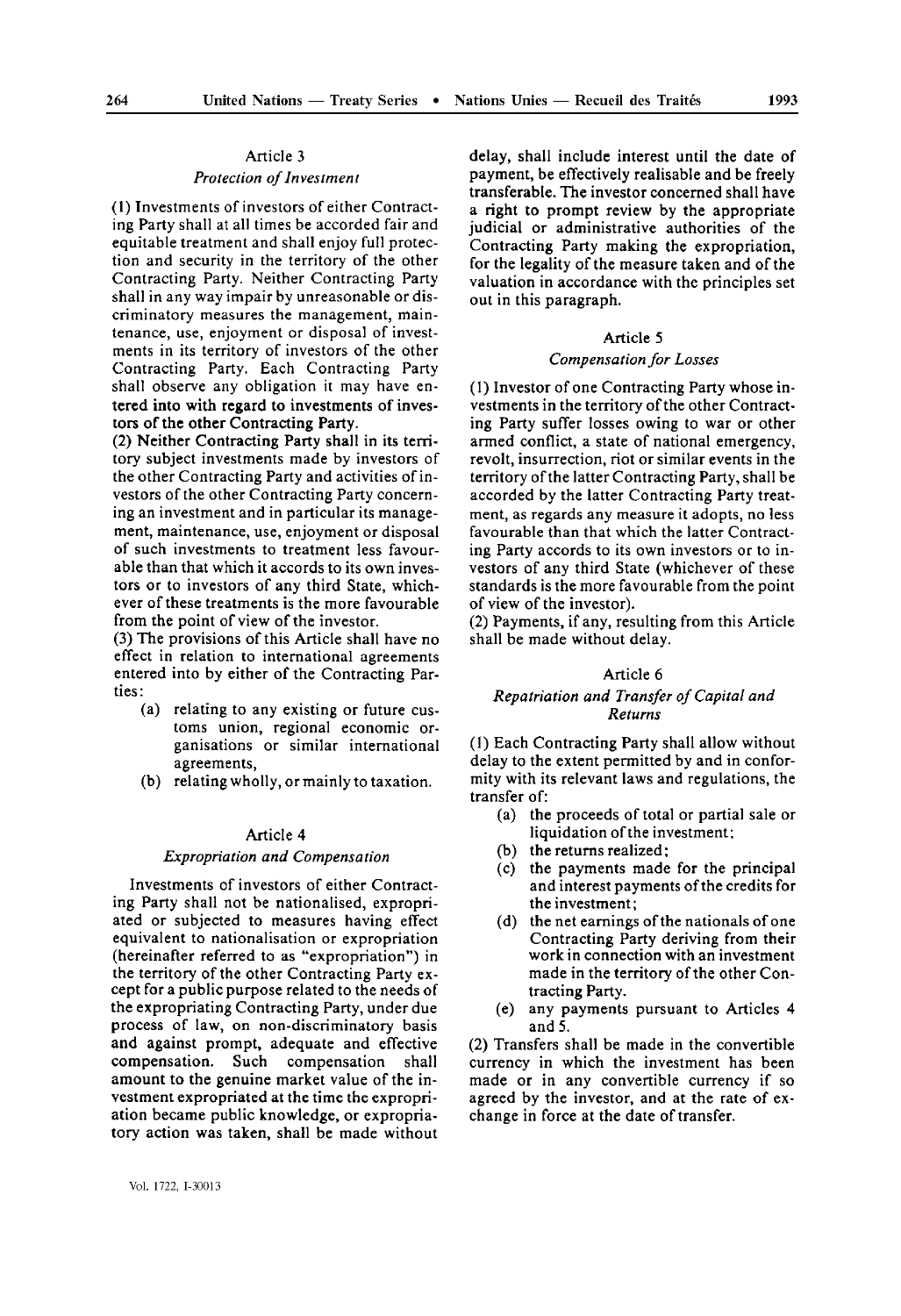### Article 7 *Subrogation*

If the investments of an investor of the one Contracting Party are insured against noncommercial risks under a system established by law, any subrogation of the insurer into the rights of the said investor pursuant to the terms of such insurance shall be recognized by the other Contracting Party.

The insurer shall not be entitled to exercise any rights other than the rights which the investor would have been entitled to exercise.

Disputes between a Contracting Party and an insurer shall be settled in accordance with the provisions of Article 8 of this agreement.

#### Article 8

#### *Settlement of Investment Disputes*

(I) For the purposes of this Article, the term "investment dispute" means a dispute involving:

- (a) the interpretation or application of any investment authorization granted by a Contracting Party's foreign investment authority to an investor of the other Contracting Party:
- (b) a breach of any right conferred or created by this Agreement with respect to an investment.

(2) In the event of an investment dispute between a Contracting Party and an investor of the other Contracting Party, the Parties to the dispute shall initially seek to resolve the dispute by consultations and negotiations in good faith. If such consultations or negotiations are unsuccessful, the dispute may be settled through the use of non-binding, third party procedures upon which such investor and the Contracting Party mutually agree. If the dispute cannot be resolved through the foregoing procedures the investor concerned may choose to submit the dispute to the International Centre for the Settlement of Investment Disputes ("Centre") for settlement by arbitration, at any time after one year from the date upon which the dispute arose provided that, if the investor concerned has brought the dispute before the courts of justice of the Contracting Country that is a party to the dispute, there has not been rendered a final award.

- (3) (a) Each Contracting Party hereby consents to the submission of an investment dispute to the Centre for settlement by arbitration.
	- (b) Arbitration of such disputes shall be done in accordance with the provisions of the Convention of the Settlement of Investment Disputes Between States and Nationals of other States<sup>1</sup> and the "Arbitration Rules" of the Centre.

#### Article 9

#### *Disputes between the Contracting Parties*

(I) Disputes between the Contracting Parties concerning the interpretation and application of this Agreement should, as far as possible, be settled through direct and meaningful negotiations between the Contracting Parties. If such a dispute cannot be settled within three months from the beginning of negotiation, it shall upon the request of either Contracting Party, be submitted to an arbitral tribunal.

(2) Such an arbitral tribunal shall be constituted for each individual case in the following way:

Within three months of the receipt of the request for arbitration, each Contracting Party shall appoint one member of the tribunal. Those two members shall then select a national of a third State, who on approval by the Contracting Parties shall be appointed Chairman of the tribunal. The Chairman shall be appointed within three months from the date of appointment of the other two members. If within any of the periods specified the necessary appointments have not been made, either Contracting party may, in the absence of any other agreement, invite the President of the International Court of Justice to make any necessary appointments. If the President is a national of either Contracting Party of if he is otherwise prevented from discharging the said function, the Vice-President shall be invited to make the necessary appointments. If the Vice-President is a national of either Contracting Party or ifhe, too, is prevented from discharging the said function, the Member of the International Court of Justice next in seniority who is not a national of either Contracting Party shall be invited to make the necessary appointments.

<sup>1</sup> United Nations, *Treaty Series,* vol. 575, p. 159.